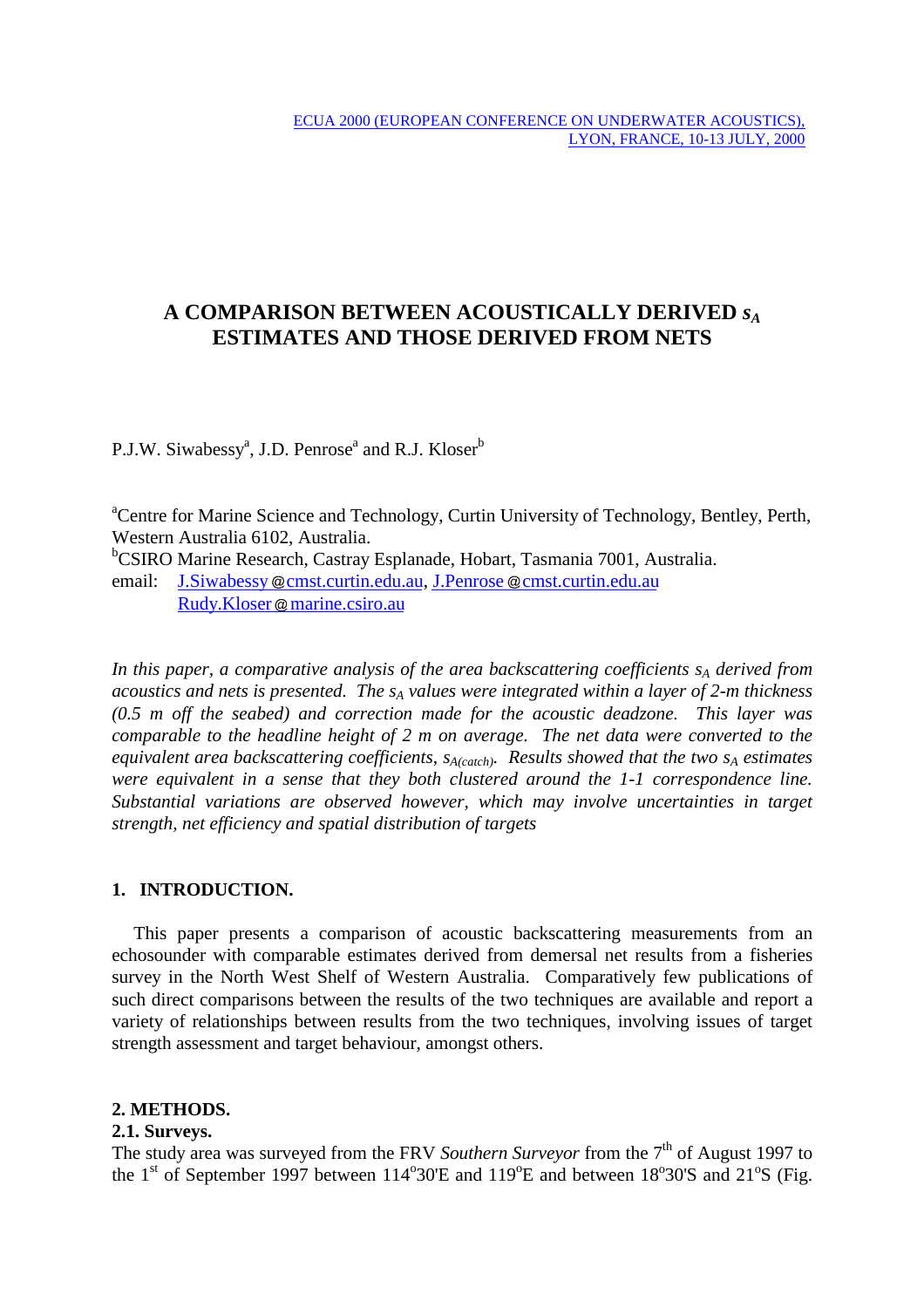1). A stratified random design was used to determine survey trawl locations for the study. Almost all of the trawl locations were randomly selected within each experimental management zone.

This paper reports on 71 trawls which were matched by good quality acoustic data. The duration of trawls was 30 min with a speed of 3 kt. The towed distance then became 2.8 km and the swept area became  $0.055561 \text{ km}^2$ . The demersal trawl used in this survey had mouth openings of around 40  $m^2$  with 20-m wingspread and 2-m headline height. Mesh sizes were 9 in at wings and belly, 6 and then 4.5 in at funnel leading to cod end, and 3.5 in at cod end. Scanmar net sensors were operational for all of the trawls to measure the door spread, wingspread and headline height.

Immediately after each trawl, catches were identified on board and sorted to a species level. Only very few unidentified fish were retained for later identification. All sorted species were individually wet weighed. Length-frequency data were collected for 14 predetermined species of fish from genera Saurida, Epinephelus, Lutjanus, Nemipterus, Diagramma, Lethrinus and Parupeneus. The lengths of the fish were based on fork length.

Acoustic data was collected along the track from the FRV *Southern Surveyor* with a calibrated Simrad EK500 scientific echosounder. This paper will consider data from the 38 kHz hull mounted transducer of the echosounder. The pulse length, bandwidth and power during the operation were respectively set to 1 ms, 3.8 kHz and 2 kW.

#### **2.2. Acoustic calibration and data quality control.**

The acoustic system was routinely calibrated with a -33.6-dB, 60-mm copper sphere. Calibration procedures due to Foote [1,2] were as described in the operation manual of the Simrad EK500 echosounder [3]. Data quality control involved the specification of background and spike noise thresholds, correction for calibration and absorption changes, removal of corrupted data and editing of bottom lines [4]. Regions containing acoustic noise due to aeration and spike noise above the seabed due to a time jitter were excluded from the data set prepared for further analysis. A detailed analysis of all records to exclude occasional seabed returns from integration was carried out as was a small correction to exclude returns from plankton. A correction for the acoustic deadzone layers in which seabed returns were inseparable from fish returns in layers too close to the seabed was also carried out [5,6].

#### **2.3. Acoustic data analysis.**

The acoustic returns,  $s_V$ , were integrated in 0.5 m depth layers between 0 and 5 m above the line defined as the seabed and averaged horizontally over 0.05 nmi or 0.0926 km intervals. This gave the mean area backscattering coefficient,  $\bar{s}_{Ai}$ , of layer *j* over the horizontal interval. For layer *j*, the mean area backscattering coefficient was calculated by

$$
\overline{s}_{A_j} = 4\pi 1000^2 \frac{\sum_{l=1}^{p} \left( 2 \sum_{k=1}^{d} s_{\nu(k,l)} \right)}{p} \quad [\text{m}^2 \text{km}^{-2}] \tag{1}
$$

where  $s<sub>v</sub>$  is the volume backscattering coefficient in linear scale,  $p$  is the number of pings and *d* is the number of volume backscattering coefficients within the layer *j*.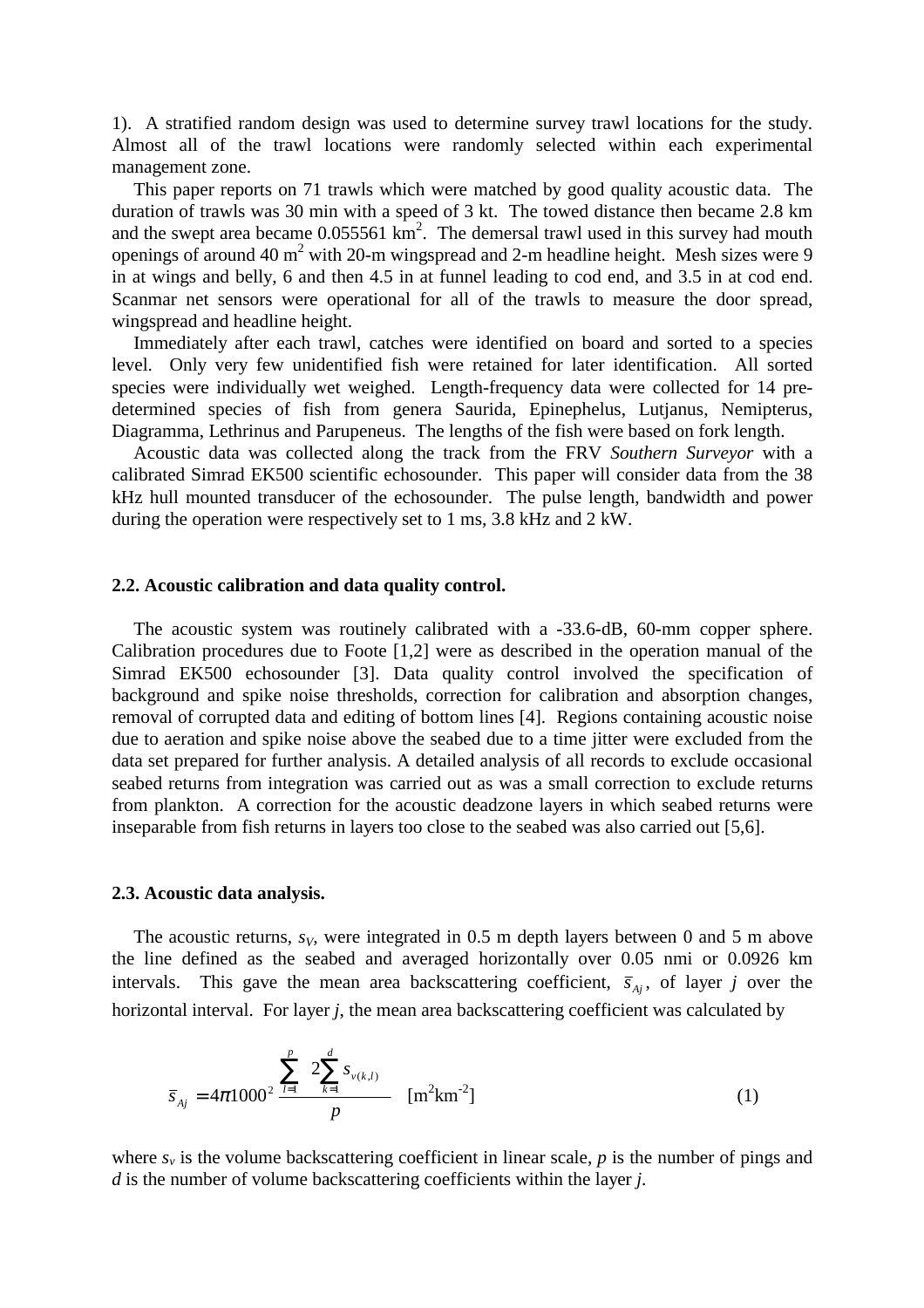Adjusting for the distance between the transducer and the trawl estimated from warp length data allowed a direct comparison of acoustic and net data, the area backscattering coefficient,  $\bar{s}_{Ai}$ , for trawl *i* and layer *j* was obtained by averaging the  $\bar{s}_{Ai}$  values within the duration of the trawl deployment:

$$
s_{Aij} = \frac{1}{n} \sum_{n} \overline{s}_{Aj} \qquad \text{[m}^2 \text{km}^{-2}\text{]}
$$
 (2)

where *n* is the number of  $\bar{s}_{Ai}$  values available within the *i*<sup>th</sup> trawl duration.

The area backscattering coefficient of the region swept by nets during the trawl duration resulted from summing up the area backscattering coefficients of all sequential layers falling in the swept area. The total height of these sequential layers in the vertical direction was therefore put identical to the headline height and was in general 2 m. The headline height was measured with Scanmar net sensors. The area backscattering coefficient for trawl *i* was then given by

$$
s_{Ai} = \sum_{m} s_{Aij} \quad [m^2 \text{km}^{-2}] \tag{3}
$$

where *m* is the number of layers falling in the swept area.

#### **2.4. Net data analysis.**

The density estimates were converted to theoretical  $s_A$  values using the backscattering cross section, <sup>σ</sup>*sl*, for species *s* and length group *l*:

$$
s_{A(catch)} = \sum n_{sl} \sigma_{sl} / A \qquad [m^2 \text{km}^{-2}]
$$
 (4)

and

$$
\sigma_{sl} = 4\pi 10^{TS_{sl}/10} \quad [m^2]
$$
 (5)

where  $n_{sl}$  and  $TS_{sl}$  are respectively the number of catch and the target strength for species *s* and length group  $l$ , and  $A$  is the towing area in  $km^2$ .

The presence and type of swimbladder are species specific, hence net catches were categorised into 4 different groups namely physoclistous, physostomous, bladderless and "squid-like" species. As a guide to the target strength of bladderless and squid-like species, the expression for squid [7] and mackerel [8] were used. Equation (6) summarises these results. *L* is the total length for the first three and is the mantle length for the other in cm. Few crustacea were caught and have therefore not been included in this analysis. A number of species caught did not have length-frequency relationships assessed during the cruise. A method has been developed to estimate the contribution from these components of the catch.

$$
TS = 20\log_{10} L - 67.4
$$
 (for physoclist [9])  

$$
TS = 20\log_{10} L - 71.9
$$
 (for physostome [9])  

$$
TS = 20\log_{10} L - 84.9
$$
 (for no bladder[8])  

$$
TS = 20\log_{10} L - 75.4
$$
 (for sound - like [7]) (6)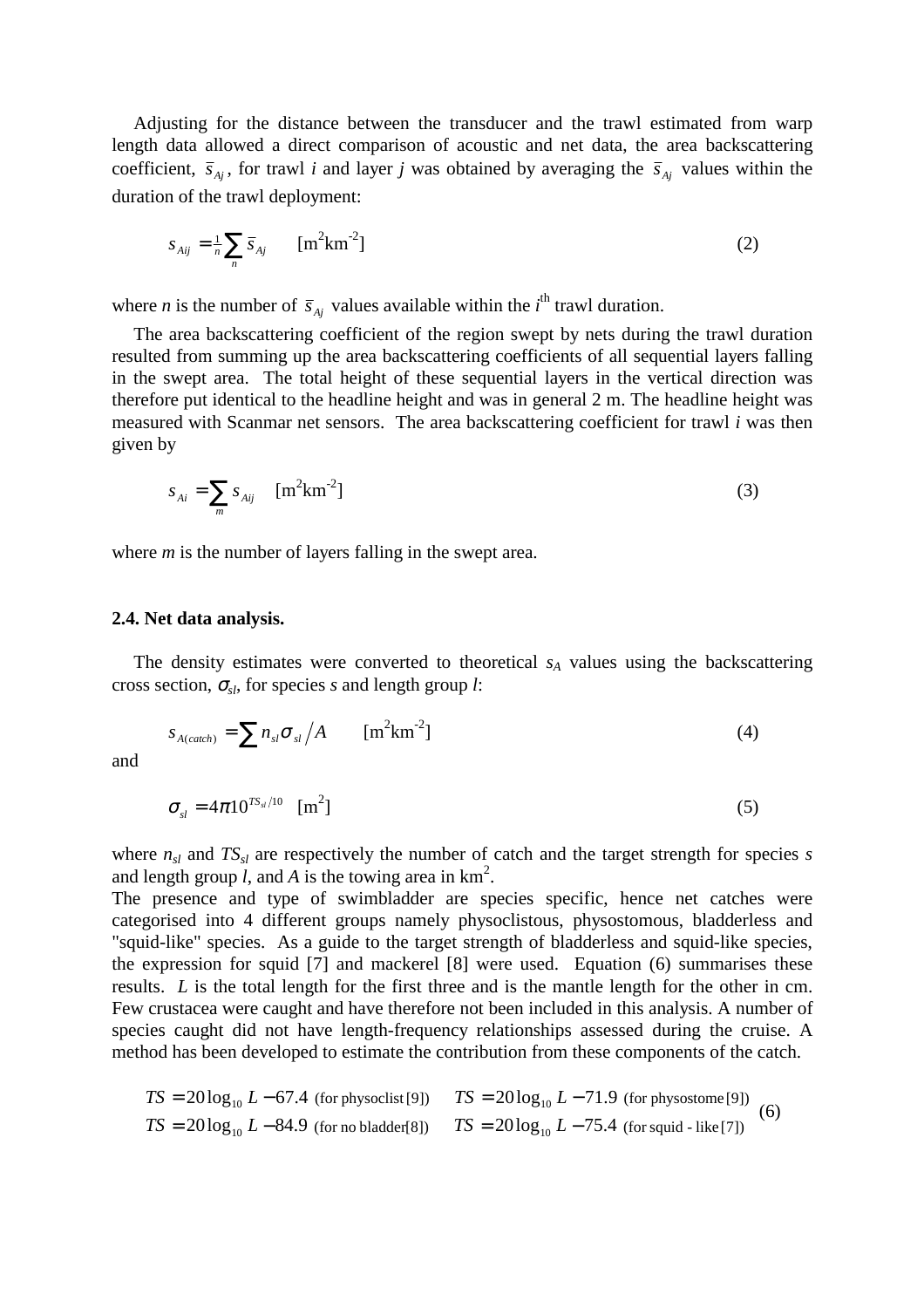# **3. RESULTS. 3.1. Estimated S<sub>A</sub> values from nets.**

Species caught in each trawl stations were grouped according to the swimbladder type they belonged to. Almost all of the trawl station results comprised species of 3 different types of swimbladder namely physostomous, bladderless and squid-like types. Only in one trawl station were physoclistous species present. These species belonged to the family Clupeidae. Species of this group have lower target strength than physostomous species of the same length as shown in equation (6)

#### **3.2. Estimated**  $S_A$  **values from acoustics.**

The net was operated as close as possible to the seabed with the headline height varying from 1.5 to 2.5 m and the average close to 2 m. It was therefore assumed that the net swept a vertical range between 0.5 and 2.5 m above the seabed.

Despite the fact that times of trawl deployment and recovery, and warp lengths of all trawl stations were available from the survey, it was of interest to see whether or not there was any significant difference if these times were horizontally shifted backward (delay) and forward (ahead) around the nominal position (Fig. 2). Consideration of this issue acknowledges the difficulty of assigning an exact value to the vessel-trawl separation distance. The nominal position was derived from the warp length and the water depth by a simple geometric calculation. 6 different lagged positions were compared to the nominal ones. Acoustic  $s_A$ estimates of trawl stations in the nominal position and those in lagged position are shown in Fig. 3. It is evident that there is no significant difference of the acoustic  $s_A$  estimates between lagged positions in a range interval of 5 min ahead to 15 min delay, and the nominal ones.

The  $s_A$  estimates from acoustics and nets for all trawl stations available are shown in Fig. 4. Although the results cluster around the line representing equivalence there is a substantial range of variation between acoustic estimates and net estimates. For one particular net estimate, a range of one order of magnitude is found in the corresponding acoustic estimate. The substantial range of variation between the two  $s_A$  estimates may reflect the uncertainties in the parameters, notably the target strength used to determine the  $s_A$  estimates of the nets. Other possibilities influencing the differences between the two estimates could be due to the efficiency of the nets used in the survey and the influence of the detailed patchiness of the target population.

#### **4. ACKNOWLEDGMENTS.**

The data used in this paper was based on a fisheries survey in the North West Shelf of Western Australia. Dr. Keith Sainsbury, Wade Whitelaw and Clive Stanley are thanked for allowing the first author to participate on the survey, providing net data, and arranging the first author to participate on the survey. We would like also to thank and Tim Ryan and Dr. Pavel Sakov for their assistance with the software.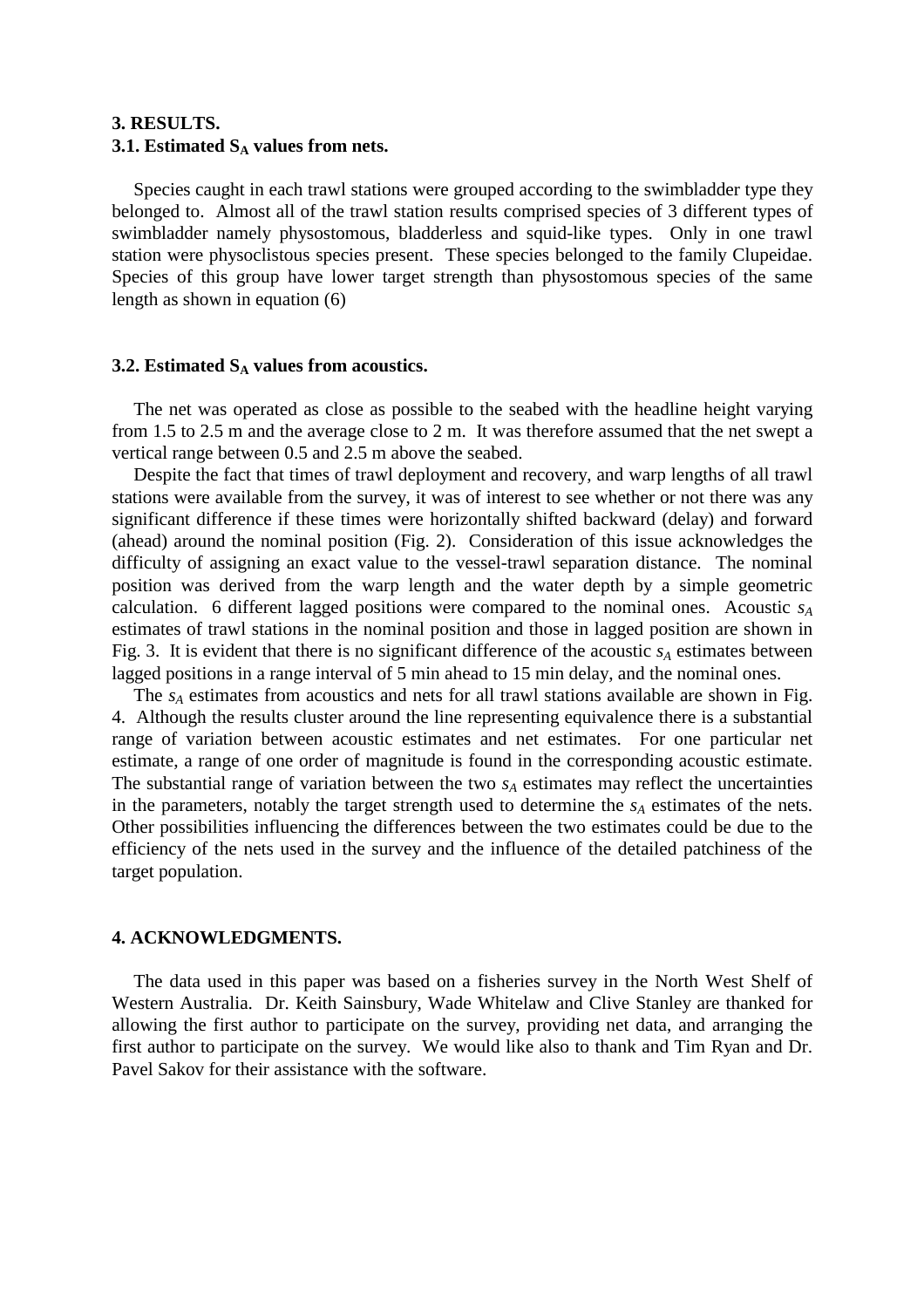

Fig. 1: The study area, bathymetry and transects used in the survey.



Fig. 2: Schematic explanation of nominal position of trawl and positions of trawl shifted backward and forward around the nominal one.